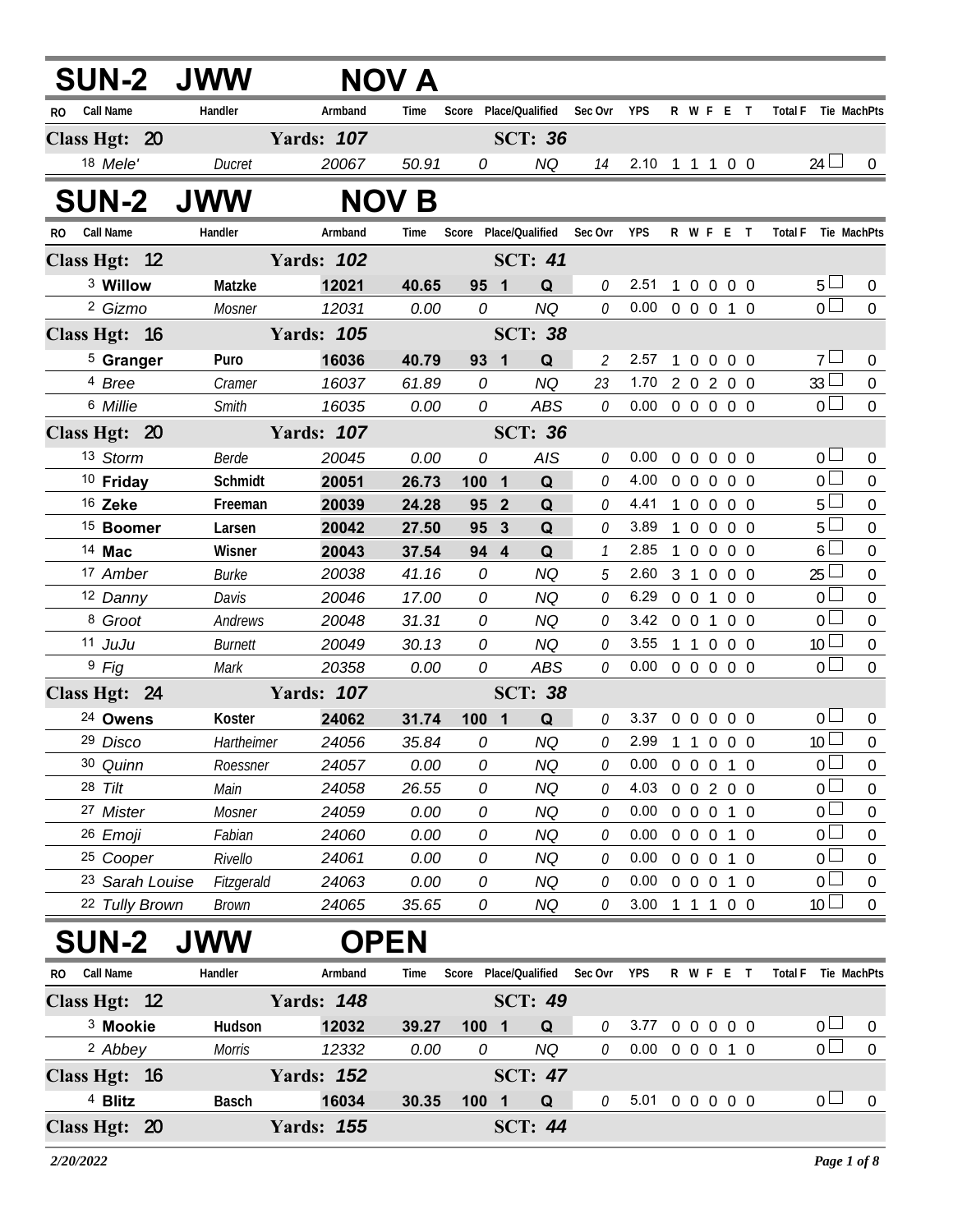|              | 11 Roux                | Mellon               | 20041             | 0.00  | 0     | AIS                               |                             | 0.00                       |                | $0\quad 0$     |                | $0\quad 0\quad 0$ | $0\Box$                       | $\mathbf{0}$     |
|--------------|------------------------|----------------------|-------------------|-------|-------|-----------------------------------|-----------------------------|----------------------------|----------------|----------------|----------------|-------------------|-------------------------------|------------------|
|              | 10 Chase               | Keens                | 20050             | 27.13 | 1001  | Q                                 | $\theta$                    | 5.71                       |                |                |                | 0 0 0 0 0         | 0 <sup>1</sup>                | $\overline{0}$   |
|              | 13 Neon                | Mellon               | 20047             | 30.38 | 100 2 | $\mathbf Q$                       | 0                           | 5.10 0 0 0 0 0             |                |                |                |                   | 0 <sup>1</sup>                | $\mathbf 0$      |
|              | <sup>12</sup> Sophie   | Caruso               | 20014             | 43.53 | 100 3 | Q                                 | 0                           | 3.56 0 0 0 0 0             |                |                |                |                   | $\overline{0}$                | $\overline{0}$   |
|              | 13 Cinch               | Morgan               | 20012             | 42.86 | 95 4  | Q                                 | 0                           | 3.62                       |                |                |                | 1 0 0 0 0         | 5                             | $\mathbf 0$      |
|              | 15 Quest               | Duran                | 20010             | 29.23 | 0     | <b>NQ</b>                         | 0                           | 5.30                       |                |                |                | 2 3 2 0 0         | 25                            | $\overline{0}$   |
|              | 14 Niko                | Caruso               | 20011             | 27.07 | 0     | <b>NQ</b>                         | 0                           | 5.73 0 0 1 0 0             |                |                |                |                   | 0 <sup>1</sup>                | $\boldsymbol{0}$ |
|              | 10 Kool                | Goldman              | 20053             | 43.76 | 0     | <b>NQ</b>                         | $\theta$                    | 3.54                       |                |                |                | 2 2 1 0 0         | 20                            | $\boldsymbol{0}$ |
|              | <sup>9</sup> Obi       | Swartz               | 20066             | 0.00  | 0     | <b>NQ</b>                         | 0                           | 0.00                       |                |                |                | 0 0 0 1 0         | $\overline{0}$                | $\mathbf 0$      |
|              | 8 Hazel                | Wisner               | 20231             | 25.65 | 0     | <b>NQ</b>                         | 0                           | 6.04                       |                | $0\quad 0$     |                | 100               | 0 <sup>1</sup>                | $\boldsymbol{0}$ |
|              | 7 Paisley              | Rhyshek              | 20343             | 0.00  | 0     | <b>NQ</b>                         | 0                           | 0.00                       |                |                |                | 0 0 0 1 0         | $\overline{0}$                | $\boldsymbol{0}$ |
|              | <sup>6</sup> Fisher    | Snyder               | 20354             | 39.07 | 0     | <b>NQ</b>                         | $\mathcal O$                | $3.97 \quad 5 \quad 3$     |                |                |                | 4 0 0             | 40                            | $\boldsymbol{0}$ |
|              | <sup>5</sup> Kaio      | Minnella             | 20361             | 39.15 | 0     | <b>NQ</b>                         | $\mathcal O$                | 3.96 3 2 1 0 0             |                |                |                |                   | 25                            | $\overline{0}$   |
|              | Class Hgt: 24          |                      | <b>Yards: 155</b> |       |       | <b>SCT: 47</b>                    |                             |                            |                |                |                |                   |                               |                  |
|              | <sup>17</sup> Tallulah | <b>Burke</b>         | 24064             | 27.35 | 100   | Q<br>$\overline{\mathbf{1}}$      | 0                           | 5.67                       | $\overline{0}$ | $\overline{0}$ | $\overline{0}$ | $0\quad 0$        | 0 <sup>1</sup>                | $\mathbf 0$      |
|              | <sup>18</sup> Kasey    | Webster              | 24017             | 41.07 | 100 2 | Q                                 | $\theta$                    | 3.77 0 0 0 0 0             |                |                |                |                   | $0^{\Box}$                    | $\boldsymbol{0}$ |
|              | <sup>20</sup> Conway   | Koster               | 24015             | 38.67 | 0     | <b>NQ</b>                         | $\theta$                    | 4.01 2 0 0 0 0             |                |                |                |                   | 10 <sup>1</sup>               | $\boldsymbol{0}$ |
|              | 19 Monroe              | Schmidt              | 24016             | 55.31 | 0     | NQ                                | $\mathcal{S}_{\mathcal{S}}$ | 2.80 2 0 0 0 0             |                |                |                |                   | $26 \Box$                     | $\overline{0}$   |
|              | <b>SUN-2</b>           | <b>JWW</b>           | EX                |       |       |                                   |                             |                            |                |                |                |                   |                               |                  |
| RO Call Name |                        | Handler              | Armband           | Time  |       | Score Place/Qualified Sec Ovr YPS |                             |                            |                |                |                |                   | R W F E T Total F Tie MachPts |                  |
|              | Class Hgt: 08          |                      | <b>Yards: 143</b> |       |       | SCT: $47$                         |                             |                            |                |                |                |                   |                               |                  |
|              | 24 Elvis               | Loper                | 08329             | 65.61 | 0     | NQ                                | 18                          | 2.18 1 1 1 0 0             |                |                |                |                   | $64 \Box$                     | $\overline{0}$   |
|              | Class Hgt: 12          |                      | <b>Yards: 143</b> |       |       | <b>SCT: 44</b>                    |                             |                            |                |                |                |                   |                               |                  |
|              | 57 Roxie               | Schmidhauser         | 12333             | 68.33 | 0     | <b>NQ</b>                         | 24                          | 2.09                       | 200            |                |                | $0\quad 0$        | 82                            | $\mathbf 0$      |
|              | 58 Basil               | Teller               | 12331             | 0.00  | 0     | ABS                               | $\mathcal O$                | $0.00 \t0 \t0 \t0 \t0 \t0$ |                |                |                |                   | 0 <sub>0</sub>                | $\mathbf 0$      |
|              | Class Hgt: 16          |                      | <b>Yards: 147</b> |       |       | <b>SCT: 42</b>                    |                             |                            |                |                |                |                   |                               |                  |
|              | 101 Sierra             | Dershowitz           | 16335             | 30.78 | 0     | <b>NQ</b>                         | 0                           | 4.78 2 3 2 0 0             |                |                |                |                   | 25                            | $\boldsymbol{0}$ |
|              | 100 Matt               | Cox                  | 16336             | 33.25 | 0     | <b>NQ</b>                         | $\theta$                    | 4.42 0 1 0 0 0             |                |                |                |                   | 5 <sup>1</sup>                | $\mathbf 0$      |
|              | 99 Duncan              | Gregg                | 16338             | 39.90 | 0     | <b>NQ</b>                         | 0                           | 3.68                       |                |                |                | 3 2 0 0 0         | 25                            | 0                |
|              | 98 Danny               | Condit               | 16340             | 32.40 | 0     | NQ                                | 0                           | 4.54                       | $\overline{1}$ |                |                | 1 1 0 0           | 10 <sup>L</sup>               | $\mathbf 0$      |
|              | Class Hgt: 20          |                      | <b>Yards: 151</b> |       |       | <b>SCT: 40</b>                    |                             |                            |                |                |                |                   |                               |                  |
|              | 184 Zip Tie            | Rocco                | 20345             | 31.35 | 0     | <b>NQ</b>                         | 0                           | 4.82                       | 1              | $\overline{0}$ | $\overline{0}$ | $0\quad 0$        | 5 <sup>1</sup>                | 0                |
|              | 183 Spyder             | Frank                | 20346             | 0.00  | 0     | <b>NQ</b>                         | 0                           | 0.00                       |                |                |                | 0 0 0 1 0         | 0 <sup>1</sup>                | $\boldsymbol{0}$ |
|              | 182 Aero               | Baggerman            | 20347             | 22.83 | 0     | <b>NQ</b>                         | 0                           | 6.61                       |                | $0\quad 0$     | $\mathbf{1}$   | $0\quad 0$        | 0 <sup>1</sup>                | 0                |
|              | 181 Bode               | Dutcavich            | 20348             | 36.02 | 0     | <b>NQ</b>                         | 0                           | 4.19                       |                |                |                | 2 0 0 0 0         | 10 <sup>L</sup>               | $\boldsymbol{0}$ |
|              | 180 Bree               | Meunier              | 20350             | 32.09 | 0     | <b>NQ</b>                         | 0                           | 4.71                       |                |                |                | 0 0 2 0 0         | $\overline{0}$                | $\boldsymbol{0}$ |
|              | 179 Merry              | Rimmer               | 20351             | 0.00  | 0     | <b>NQ</b>                         | 0                           | 0.00                       |                | $0\quad 0$     |                | $0$ 1 $0$         | $0-$                          | $\boldsymbol{0}$ |
|              | 178 Tyrion             | <b>Borowski</b>      | 20355             | 0.00  | 0     | <b>NQ</b>                         | 0                           | 0.00                       |                |                |                | 0 0 0 1 0         | 0 <sup>1</sup>                | $\mathbf{0}$     |
|              | 177 Brehon             | Lazaro-Sweeney 20357 |                   | 26.33 | 0     | NQ                                | 0                           | 5.73 0 1 0 0 0             |                |                |                |                   | $5+$                          | $\mathbf 0$      |
|              | Class Hgt: 24          |                      | <b>Yards: 151</b> |       |       | <b>SCT: 43</b>                    |                             |                            |                |                |                |                   |                               |                  |
|              | 215 Carson             | Durocher             | 24366             | 0.00  | 0     | ABS                               | 0                           | $0.00 \t0 \t0 \t0 \t0 \t0$ |                |                |                |                   | 0 <sup>1</sup>                | $\overline{0}$   |
|              | <b>SUN-2</b>           | <b>JWW</b>           | <b>MAS</b>        |       |       |                                   |                             |                            |                |                |                |                   |                               |                  |
| RO           | Call Name              | Handler              | Armband           | Time  |       | Score Place/Qualified             | Sec Ovr YPS                 |                            |                |                |                | R W F E T         | <b>Total F</b><br>Tie MachPts |                  |
|              |                        |                      |                   |       |       |                                   |                             |                            |                |                |                |                   |                               |                  |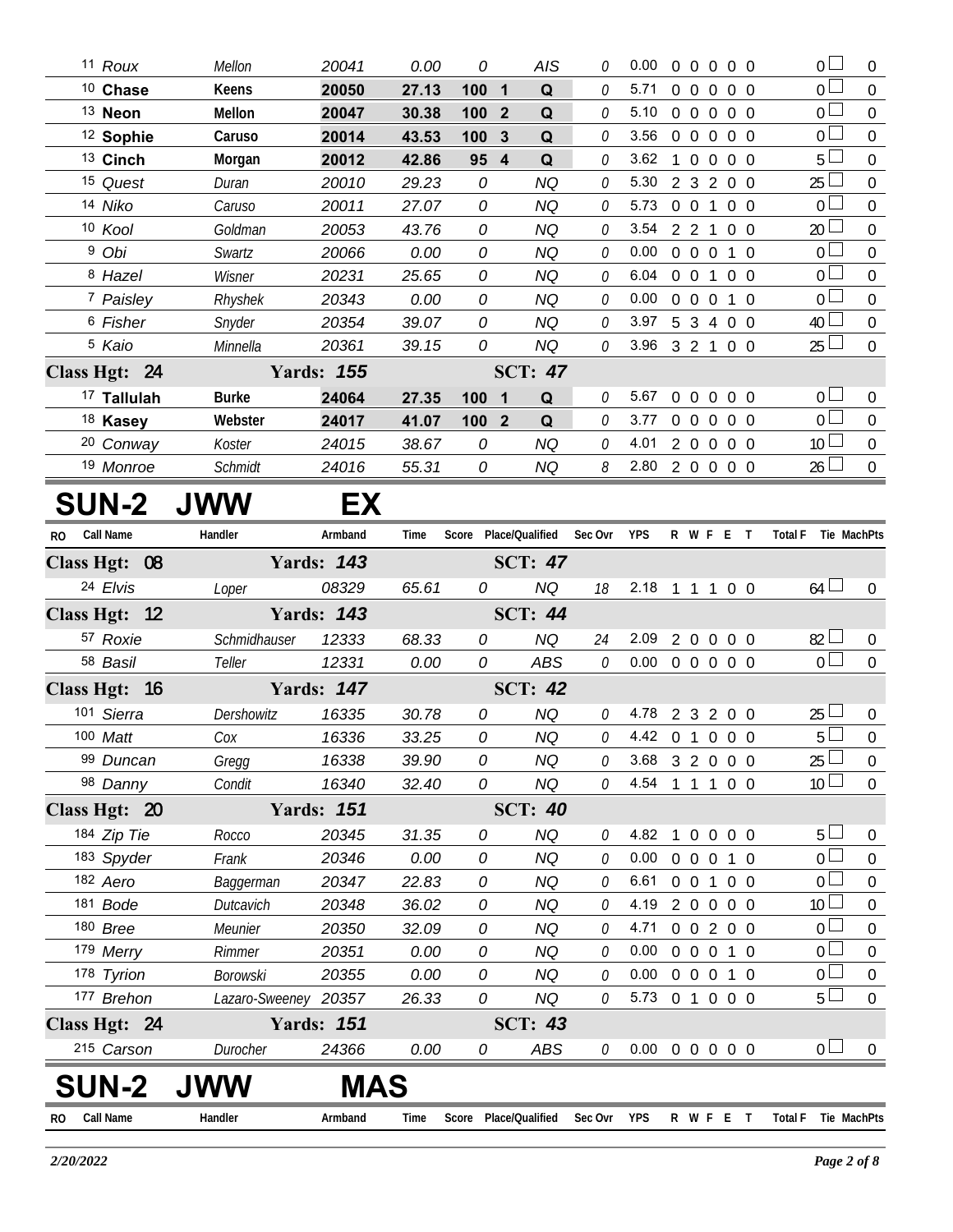| Class Hgt: 08         |                   | <b>Yards: 143</b> |              |                  |                | <b>SCT: 47</b>   |                             |                |                |                   |                |                   |                                   |                       |
|-----------------------|-------------------|-------------------|--------------|------------------|----------------|------------------|-----------------------------|----------------|----------------|-------------------|----------------|-------------------|-----------------------------------|-----------------------|
| $11$ Dot              | Rotelle           | 08144             | 26.64        | 100              | $\blacksquare$ | Q                | 0                           | 5.37           | $0\quad 0$     |                   |                | $0\quad 0\quad 0$ | 0 <sub>0</sub>                    | 20                    |
| <sup>18</sup> Kaleigh | Callahan          | 08139             | 29.22        | 100              | $\mathbf{2}$   | Q                | 0                           | 4.89           |                |                   |                | 0 0 0 0 0         | 0 <sup>1</sup>                    | 17                    |
| <sup>6</sup> Dart     | Rotelle           | 08148             | 30.48        | 100              | 3              | Q                | 0                           | 4.69           | $0\quad 0$     |                   | $\mathbf 0$    | $0\quad 0$        | 0 <sub>0</sub>                    | 16                    |
| <sup>12</sup> Shaina  | Schmidt           | 08149             | 31.38        | 100 4            |                | Q                | 0                           | 4.56           | $0\quad 0$     |                   | $\overline{0}$ | $0\quad 0$        | 0 <sup>L</sup>                    | 15                    |
| <sup>20</sup> Holly   | Cressman          | 08135             | 36.42        | 100              |                | Q                | 0                           | 3.93           | $0\quad 0$     |                   | $\overline{0}$ | $0\quad 0$        | 0 <sub>0</sub>                    | 10                    |
| <sup>21</sup> Penny   | Mark              | 08133             | 39.80        | 100              |                | Q                | 0                           | 3.59           | $0\quad 0$     |                   | $\mathbf 0$    | $0\quad 0$        | 0 <sub>1</sub>                    | $\overline{7}$        |
| <sup>19</sup> Herbie  | Rosario           | 08136             | 40.89        | 100              |                | Q                | 0                           | 3.50           | $0\quad 0$     |                   | $\overline{0}$ | $0\quad 0$        | $\overline{0}$                    | 6                     |
| <sup>13</sup> Nash    | Spence            | 08147             | 43.91        | 100              |                | Q                | 0                           | 3.26           | $0\quad 0$     |                   | $\overline{0}$ | $0\quad 0$        | $\overline{0}$                    | $\mathfrak{Z}$        |
| 22 Totty              | Shaw              | 08131             | 52.36        | 0                |                | <b>NQ</b>        | 5                           | 2.73           |                | $2 \t1 \t1$       |                | $0\quad 0$        | 30 <sup>1</sup>                   | $\mathbf 0$           |
| 23 Bonus              | Rotelle           | 08137             | 0.00         | 0                |                | <b>NQ</b>        | 0                           | 0.00           |                | $0\quad 0\quad 0$ |                | $1\quad$ 0        | 0 <sub>l</sub>                    | $\mathbf 0$           |
| 17 Spirit             | Rotelle           | 08138             | 40.93        | 0                |                | <b>NQ</b>        | 0                           | 3.49           | $2\quad 0$     |                   | $\overline{0}$ | $0\quad 0$        | 10 <sup>1</sup>                   | 0                     |
| 16 Bonnie             | Dare              | 08140             | 46.92        | 0                |                | <b>NQ</b>        | 0                           | 3.05           | $\mathbf{1}$   | $\overline{0}$    | $\mathbf 0$    | $0\quad 0$        | 5 <sub>1</sub>                    | $\mathbf 0$           |
| <sup>5</sup> Brazen   | Thompson          | 08146             | 54.93        | 0                |                | <b>NQ</b>        | 7                           | 2.60           | $0\quad 0$     |                   | $\overline{1}$ | $0\quad 0$        | 21                                | 0                     |
| 10 Kitkat             | Borga             | 08151             | 38.85        | 0                |                | <b>NQ</b>        | 0                           | 3.68           | 1 1            |                   | $\overline{1}$ | $0\quad 0$        | 10 <sup>2</sup>                   | $\mathbf 0$           |
| 8 Yogi                | Snyder            | 08327             | 49.82        | 0                |                | <b>NQ</b>        | 2                           | 2.87           | $0\quad 0$     |                   | $\Omega$       | $0\quad 0$        | 6                                 | 0                     |
| 7 Scout               | Loper             | 08328             | 50.90        | 0                |                | <b>NQ</b>        | 3                           | 2.81           | $0\quad 0$     |                   | $\overline{0}$ | $0\quad 0$        | $9+$                              | $\mathbf 0$           |
| 15 Gina               | Sessa             | 08141             | 0.00         | 0                |                | <b>ABS</b>       | 0                           | 0.00           | $0\quad 0$     |                   | $\overline{0}$ | $0\quad 0$        | 0 <sub>0</sub>                    | $\mathbf 0$           |
| 14 Mo                 | Nicony            | 08143             | 0.00         | 0                |                | ABS              | 0                           | 0.00           | $0\quad 0$     |                   | $\overline{0}$ | $0\quad 0$        | 0 <sup>1</sup>                    | $\boldsymbol{0}$      |
| <sup>9</sup> Nugget   | Goodspeed         | 08152             | 0.00         | 0                |                | ABS              | 0                           | 0.00           |                |                   |                | 0 0 0 0 0         | $\overline{0}$                    | $\boldsymbol{0}$      |
| Class Hgt: 12         |                   | <b>Yards: 143</b> |              |                  |                | <b>SCT: 44</b>   |                             |                |                |                   |                |                   |                                   |                       |
| 40 Kal-El             | Gagnon            | 12182             | 25.80        | 1001             |                | Q                | 0                           | 5.54           | $\overline{0}$ | $\mathbf 0$       | $\overline{0}$ | $0\quad 0$        | 0 <sub>0</sub>                    | 18                    |
| 53 Squid              | <b>Dreese</b>     | 12159             | 27.02        | 100              | $\overline{2}$ | Q                | 0                           | 5.29           | $0\quad 0$     |                   | $\overline{0}$ | $0\quad 0$        | 0 L                               | 16                    |
| $50$ Joy              | Stoddard          | 12163             | 27.14        | 100              | 3              | Q                | 0                           | 5.27           |                | $0\quad 0\quad 0$ |                | $0\quad 0$        | 0 <sub>0</sub>                    | 16                    |
| 56 Dodge              | Rotelle           | 12156             | 28.31        | 100              | 4              | Q                | 0                           | 5.05           | $0\quad 0$     |                   | $\mathbf{0}$   | 0 <sub>0</sub>    | 0 <sup>L</sup>                    | 15                    |
| 43 Shameless          | Johnson           | 12176             | 28.62        | 100              |                | Q                | 0                           | 5.00           |                | $0\quad 0\quad 0$ |                | $0\quad 0$        | 0 <sup>L</sup>                    | 15                    |
| 38 Grant              | Puro              | 12184             | 28.90        | 100              |                | Q                | 0                           | 4.95           | 0 <sub>0</sub> |                   | $\overline{0}$ | $0\quad 0$        | 0 L                               | 15                    |
| 39 Hope               | Coe               | 12183             | 32.17        | 100              |                | Q                | $\Omega$                    | 4.45           |                |                   |                | 00000             | 0 <sup>1</sup>                    | 11                    |
| 42 Spice              | <b>Esherick</b>   | 12178             | 35.09        | 100              |                | Q                | 0                           | 4.08           |                |                   |                | 0 0 0 0 0         | 0 <sub>0</sub>                    | $8\,$                 |
| 55 Pebbles            | Schmidt           | 12157             | 35.89        | 100              |                | Q                | 0                           | 3.98 0 0 0 0 0 |                |                   |                |                   | $\overline{0}$                    | 8                     |
| 54 Brandy             | <b>Morris</b>     | 12158             | 41.94        | 100              |                | Q                | <sup>n</sup>                | 3.41           |                |                   |                | 00000             | 0 <sub>0</sub>                    | 2                     |
| 52 Trek               | Wiechmann         | 12160             | 0.00         | 0                |                | <b>NQ</b>        | 0                           | 0.00           |                |                   |                | 0 0 0 1 0         | 0 <sub>0</sub>                    | $\mathbf 0$           |
| 51 Eddie              | Gurney            | 12161             | 53.80        | 0                |                | <b>NQ</b>        | 9                           | 2.66           |                |                   |                | 0 0 1 0 0         | $27 -$                            | $\overline{0}$        |
| 48 Gromit             | Esherick          | 12165             | 46.11        | 0                |                | <b>NQ</b>        | $\mathcal{L}_{\mathcal{L}}$ | 3.10           |                |                   |                | 12100             | $21 \perp$                        | $\boldsymbol{0}$      |
| 47 BB                 | Visco             | 12166             | 0.00         | 0                |                | <b>NQ</b>        | 0                           | 0.00           |                |                   |                | 0 0 0 1 0         | 0 <sup>1</sup>                    | 0                     |
| 46 Bacchus            | Ratz              | 12170             | 56.72        | 0                |                | <b>NQ</b>        | 12                          | 2.52 3 1 1 0 0 |                |                   |                |                   | 56 <sup>1</sup>                   | $\boldsymbol{0}$      |
| 44 Fenway             | Jester            | 12175             | 40.05        | 0                |                | <b>NQ</b>        | 0                           | 3.57           |                |                   |                | 0 1 0 0 0         | 5 <sup>L</sup><br>10 <sup>2</sup> | 0                     |
| 41 Roger              | Fitzgerald        | 12179             | 40.82        | 0                |                | <b>NQ</b>        | 0                           | 3.50           |                |                   |                | 1 1 1 0 0         |                                   | $\boldsymbol{0}$      |
| 37 Dutch<br>49 OBX    | Rotelle<br>Kellar | 12330             | 0.00<br>0.00 | 0<br>0           |                | <b>NQ</b><br>ABS | 0<br>0                      | 0.00<br>0.00   |                | $0\quad 0\quad 0$ |                | 1 0<br>0 0 0 0 0  | 0 <sup>L</sup><br>0 <sub>0</sub>  | 0<br>$\boldsymbol{0}$ |
| 45 Blu                | Dereka            | 12164<br>12173    | 0.00         | 0                |                | ABS              | 0                           | 0.00           |                |                   |                | 0 0 0 0 0         | 0 <sub>0</sub>                    | $\mathbf 0$           |
|                       |                   |                   |              |                  |                |                  |                             |                |                |                   |                |                   |                                   |                       |
| Class Hgt: 16         |                   | <b>Yards: 147</b> |              |                  |                | <b>SCT: 42</b>   |                             |                |                |                   |                |                   |                                   |                       |
| 92 Sweep              | Wurst             | 16191             | 25.35        | 100 1            |                | Q                | 0                           | 5.80           |                |                   |                | 0 0 0 0 0         | 0 <sub>0</sub>                    | 16                    |
| 86 Rigby              | Suttner           | 16201             | 25.65        | 100 2            |                | Q                | 0                           | 5.73           |                |                   |                | 00000             | 0 <sup>L</sup>                    | 16                    |
| 90 SnapShot           | Johnson           | 16197             | 26.58        | 100 <sub>3</sub> |                | Q                | 0                           | 5.53           |                |                   |                | 0 0 0 0 0         | 0 <sub>0</sub>                    | 15                    |
| 76 Si                 | <b>Visco</b>      | 16214             | 27.48        | 100 4            |                | Q                | 0                           | 5.35           |                |                   |                | 0 0 0 0 0         | 0 <sub>0</sub>                    | 14                    |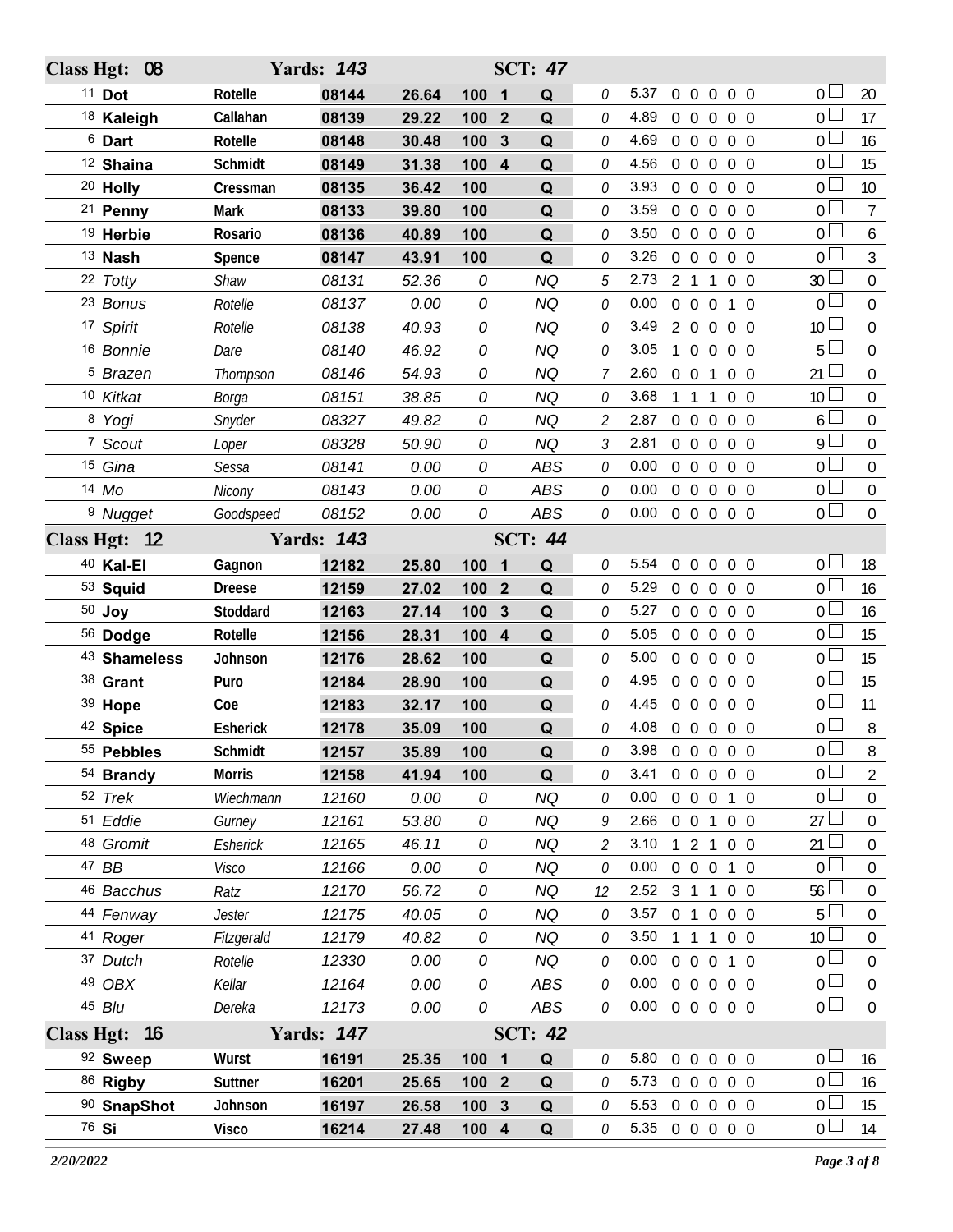| 73 Surf                 | Wiechmann      | 16220             | 28.41 | 100   | Q              | 0              | 5.17                   |                | $0\ 0\ 0\ 0\ 0$                  |                   |            | 0 <sub>1</sub>  | 13                               |
|-------------------------|----------------|-------------------|-------|-------|----------------|----------------|------------------------|----------------|----------------------------------|-------------------|------------|-----------------|----------------------------------|
| 82 Grover               | Puro           | 16206             | 29.53 | 100   | Q              | $\Omega$       | 4.98                   |                | $0\quad 0$<br>$\overline{0}$     |                   | $0\quad 0$ | 0 <sub>l</sub>  | 12                               |
| 79 Holly                | <b>Basch</b>   | 16210             | 30.11 | 100   | Q              | 0              | 4.88                   |                | $0\quad 0$<br>$\overline{0}$     |                   | $0\quad 0$ | 0 <sup>1</sup>  | 11                               |
| 91 Jolene               | Morgan         | 16193             | 30.91 | 100   | Q              | 0              | 4.76                   |                | $0\quad 0\quad 0$                |                   | $0\quad 0$ | 0 <sub>0</sub>  | 11                               |
| 83 Wabi Sabi            | Stolba         | 16205             | 31.29 | 100   | Q              | 0              | 4.70                   | $0\quad 0$     | $\overline{0}$                   |                   | $0\quad 0$ | 0 <sub>0</sub>  | 10 <sup>°</sup>                  |
| 70 Quicksilver          | Dershowitz     | 16339             | 32.27 | 100   | Q              | 0              | 4.56                   |                | $0\quad 0\quad 0$                |                   | $0\quad 0$ | 0 <sup>1</sup>  | 9                                |
| 95 Lici                 | Cimprich       | 16187             | 36.50 | 100   | Q              | 0              | 4.03                   | $0\quad 0$     | $\overline{0}$                   |                   | $0\quad 0$ | 0 <sub>0</sub>  | 5                                |
| 88 Isabel               | Sutch          | 16199             | 38.05 | 100   | Q              | 0              | 3.86                   | $\overline{0}$ | $\overline{0}$<br>$\overline{0}$ |                   | $0\quad 0$ | 0 <sub>0</sub>  | $\mathfrak{Z}$                   |
| 71 Flash                | Farquhar       | 16222             | 38.68 | 100   | Q              | 0              | 3.80                   | $0\quad 0$     | $\overline{0}$                   |                   | $0\quad 0$ | 0 <sub>0</sub>  | $\mathfrak{Z}$                   |
| 97 Joey                 | Condit         | 16185             | 28.56 | 0     | <b>NQ</b>      | 0              | 5.15                   |                | $0\quad 0$<br>$\mathbf{1}$       |                   | $0\quad 0$ | 0 <sup>2</sup>  | $\mathbf 0$                      |
| 96 Delaney              | Miele          | 16186             | 46.48 | 0     | <b>NQ</b>      | $\overline{4}$ | 3.16                   | 1              | $\overline{0}$<br>$\overline{0}$ |                   | $0\quad 0$ | 17              | $\mathbf 0$                      |
| 94 Déjà vu              | Mygas          | 16188             | 50.32 | 0     | <b>NQ</b>      | 8              | 2.92 2 1 1             |                |                                  |                   | $0\quad 0$ | $39 \Box$       | $\mathbf 0$                      |
| 93 Grady                | Puro           | 16190             | 36.64 | 0     | NQ             | 0              | 4.01                   |                | $3\quad 2\quad 3$                |                   | $0\quad 0$ | 25              | $\overline{0}$                   |
| 87 /ve                  | <b>Buchma</b>  | 16200             | 31.55 | 0     | <b>NQ</b>      | 0              | 4.66                   | 1              | $\overline{0}$<br>$\overline{0}$ |                   | $0\quad 0$ | 5 <sub>1</sub>  | $\mathbf 0$                      |
| 85 Silk                 | Esherick       | 16202             | 47.76 | 0     | NQ             | 5              | 3.08                   | $\overline{1}$ | 2 <sub>1</sub>                   |                   | $0\quad 0$ | 30              | $\mathbf 0$                      |
| 84 Rune (Roon)          | Cramer         | 16204             | 34.58 | 0     | <b>NQ</b>      | $\Omega$       | 4.25                   |                | 2 1 0                            |                   | $0\quad 0$ | 15 <sup>L</sup> | $\mathbf 0$                      |
| 81 Samone               | Eicher         | 16208             | 31.33 | 0     | <b>NQ</b>      | 0              | 4.69                   | $2\quad 0$     | $\overline{0}$                   |                   | $0\quad 0$ | 10 <sup>°</sup> | $\mathbf 0$                      |
| 80 Beanie               | Shaw           | 16209             | 39.34 | 0     | <b>NQ</b>      | $\Omega$       | 3.74                   | $\overline{1}$ | 1 1                              |                   | $0\quad 0$ | 10 <sup>L</sup> | $\mathbf 0$                      |
| 77 Lila                 | <b>Bunin</b>   | 16212             | 35.67 | 0     | <b>NQ</b>      | 0              | 4.12                   |                | 2 0 0 0 0                        |                   |            | 10 <sup>L</sup> | $\mathbf 0$                      |
| 75 E.V.                 | Gichner        | 16216             | 25.67 | 0     | <b>NQ</b>      | 0              | 5.73                   |                | $0 \quad 0 \quad 1$              |                   | $0\quad 0$ | 0 <sub>0</sub>  | $\mathbf 0$                      |
| 74 Sawyer               | Ondeyka        | 16217             | 25.27 | 0     | NQ             | 0              | 5.82                   |                | $0\quad 0$<br>$\mathbf{1}$       |                   | $0\quad 0$ | 0 <sub>0</sub>  | $\overline{0}$                   |
| 72 Gibbs                | Cox            | 16221             | 60.32 | 0     | <b>NQ</b>      | 18             | 2.44                   |                | 2 0 0 0 0                        |                   |            | $64$ $-$        | $\mathbf 0$                      |
| 89 Emphi                | Claereboudt    | 16198             | 0.00  | 0     | <b>ABS</b>     | $\mathcal O$   | 0.00                   |                | 0 0 0 0 0                        |                   |            | 0 <sub>0</sub>  | $\mathbf 0$                      |
|                         |                |                   |       |       |                |                |                        |                |                                  |                   |            |                 |                                  |
| Class Hgt: 20           |                | <b>Yards: 151</b> |       |       | <b>SCT: 40</b> |                |                        |                |                                  |                   |            |                 |                                  |
| 127 Zinnia              | Shaw           | 20284             | 0.00  | 0     | AIS            | 0              | 0.00                   | $0\quad 0$     |                                  | $0\quad 0\quad 0$ |            | 0 <sub>0</sub>  | $\overline{0}$                   |
| 169 Edge                | <b>Fillips</b> | 20230             | 23.30 | 100   | Q<br>1         | 0              | 6.48                   |                | $0\quad 0$<br>$\overline{0}$     |                   | $0\quad 0$ | 0 <sub>0</sub>  | 16                               |
| 160 Keelie              | Davis          | 20242             | 23.75 | 100 2 | Q              | 0              | 6.36                   |                | 0 0 0 0 0                        |                   |            | 0 <sup>1</sup>  | 16                               |
| 174 Mike                | Simon          | 20224             | 24.02 | 100   | 3<br>Q         | 0              | 6.29                   |                | 00000                            |                   |            | 0 <sub>0</sub>  | 15                               |
| 133 TiAmo               | Rocco          | 20277             | 24.51 | 100 4 | $\mathbf Q$    | $\theta$       | 6.16                   |                | 0 0 0 0 0                        |                   |            | 0 <sup>1</sup>  | 15                               |
| 136 Nick                | Wurst          | 20273             | 25.50 | 100   | Q              | 0              | 5.92 0 0 0 0 0         |                |                                  |                   |            | $\overline{0}$  | 14                               |
| 129 Tag                 | Lechner        | 20282             | 25.70 | 100   | Q              | 0              | 5.88                   |                | $00000$                          |                   |            | 0 <sub>0</sub>  | 14                               |
| 140 Emma                | Gechter        | 20267             | 26.34 | 100   | Q              | 0              | 5.73                   |                | 00000                            |                   |            | 0 L             | 13                               |
| 142 Thrill              | Frank          | 20265             | 26.45 | 100   | Q              | 0              | 5.71                   |                | 00000                            |                   |            | 0 <sup>L</sup>  | 13                               |
| 157 Gracie              | Cardamone      | 20246             | 27.87 | 100   | Q              | 0              | 5.42                   |                | 0 0 0 0 0                        |                   |            | 0 <sub>l</sub>  | 12                               |
| 162 Hops                | Mellon         | 20240             | 28.94 | 100   | Q              | 0              | 5.22 0 0 0 0 0         |                |                                  |                   |            | 0 <sub>0</sub>  | 11                               |
| 135 Sligo               | Johnston       | 20274             | 29.28 | 100   | Q              | 0              | 5.16                   |                | 00000                            |                   |            | 0 <sub>l</sub>  | 10 <sup>°</sup>                  |
| 163 Sam                 | MacLeod        | 20239             | 29.62 | 100   | Q              | 0              | 5.10                   |                | 0 0 0 0 0                        |                   |            | 0 <sup>1</sup>  | 10 <sup>°</sup>                  |
| 139 Nitro               | Chernack       | 20270             | 29.87 | 100   | Q              | 0              | 5.06                   |                | 0 <sub>0</sub>                   | $0\quad 0\quad 0$ |            | 0 <sub>l</sub>  | 10 <sup>°</sup>                  |
| 149 Cinder              | Mellon         | 20256             | 29.98 | 100   | Q              | 0              | 5.04                   |                | 0 0 0 0 0                        |                   |            | 0 <sub>l</sub>  | 10 <sup>°</sup>                  |
| 156 Chevy               | Calabrese      | 20247             | 31.15 | 100   | Q              | 0              | 4.85                   |                | 00000                            |                   |            | 0 <sub>l</sub>  | 8                                |
| 128 Cricket             | Shoemaker      | 20283             | 31.72 | 100   | Q              | 0              | 4.76                   |                | 00000                            |                   |            | 0 <sub>0</sub>  | 8                                |
| 122 Finley              | Nydam          | 20360             | 31.77 | 100   | Q              | 0              | 4.75                   |                | 0 0 0 0 0                        |                   |            | 0 <sub>0</sub>  | 8                                |
| 176 <b>Ben</b>          | Dynarski       | 20359             | 32.52 | 100   | Q              | 0              | 4.64                   |                | 0 0 0 0 0                        |                   |            | $\overline{0}$  | $\overline{7}$                   |
| 145 Kipper              | Carson         | 20262             | 35.16 | 100   | Q              | 0              | 4.29                   |                | 0 0 0 0 0                        |                   |            | 0 <sub>0</sub>  | $\overline{4}$                   |
| 134 Cooper<br>172 Josie | Mellon         | 20276<br>20226    | 36.39 | 100   | Q              | 0              | 4.15<br>4.09 0 0 0 0 0 |                | 0 0 0 0 0                        |                   |            | $0\Box$<br>$_0$ | $\mathfrak{Z}$<br>$\mathfrak{Z}$ |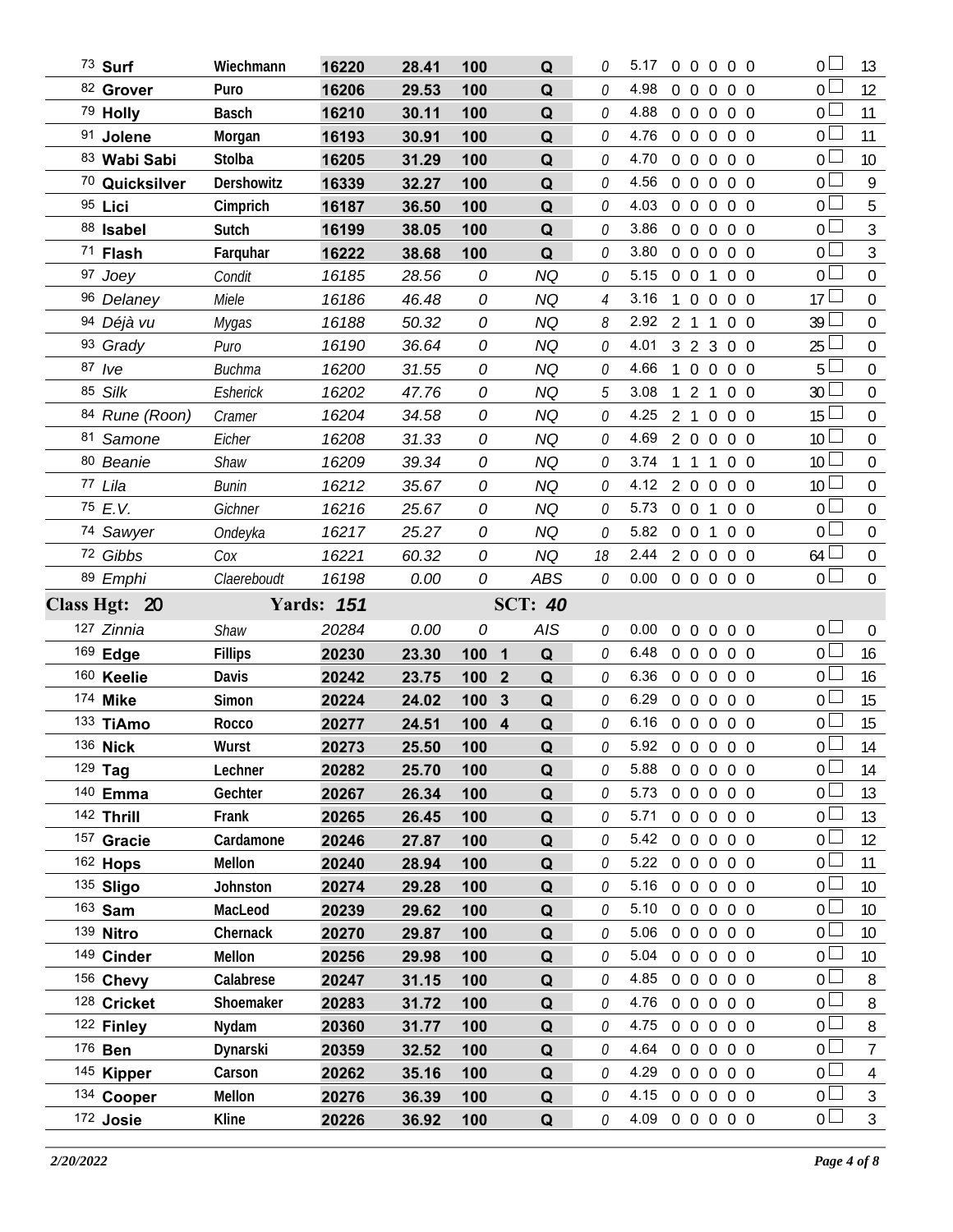|     | 141 Yeager    | Miele           | 20266             | 37.26 | 100              | Q              | 0            | 4.05           | $\overline{0}$ | $\Omega$          | $\Omega$       | $0\quad 0$     |                | 0 L             | 2                |
|-----|---------------|-----------------|-------------------|-------|------------------|----------------|--------------|----------------|----------------|-------------------|----------------|----------------|----------------|-----------------|------------------|
|     | 124 Lacey     | Quaglietta      | 20352             | 39.75 | 100              | Q              | 0            | 3.80           | $\overline{0}$ | $\overline{0}$    | $\overline{0}$ | $0\quad 0$     |                | 0 <sub>0</sub>  | $\mathbf 0$      |
|     | 173 Clooney   | <b>Johnston</b> | 20225             | 0.00  | 0                | <b>NQ</b>      | 0            | 0.00           | $\overline{0}$ | $\overline{0}$    | $\overline{0}$ | $\mathbf{1}$   | $\overline{0}$ | 0 L             | $\mathbf 0$      |
|     | 171 Champ     | Marden          | 20227             | 0.00  | 0                | <b>NQ</b>      | 0            | 0.00           | $\overline{0}$ | $\overline{0}$    | $\overline{0}$ | $\mathbf{1}$   | $\Omega$       | 0 <sub>0</sub>  | $\mathbf 0$      |
|     | 170 Emerald   | <b>Brubach</b>  | 20229             | 33.69 | 0                | <b>NQ</b>      | 0            | 4.48           |                | 2 <sub>2</sub>    | 1              | $0\quad 0$     |                | 20              | $\mathbf 0$      |
|     | 168 Glitz     | Rohn            | 20232             | 24.38 | 0                | <b>NQ</b>      | 0            | 6.19           |                | 1                 | 1              | 0 <sub>0</sub> |                | 10 <sup>°</sup> | $\boldsymbol{0}$ |
|     | 167 Skipper   | Bishop          | 20233             | 39.17 | 0                | <b>NQ</b>      | 0            | 3.85           |                | $\mathbf{1}$      | 1              | $\mathbf 0$    | $\overline{0}$ | 10 <sup>°</sup> | $\mathbf 0$      |
|     | 166 Matrix    | <b>Botelho</b>  | 20234             | 25.64 | 0                | <b>NQ</b>      | 0            | 5.89           | $\overline{0}$ | $\mathbf 0$       | 1              | $0\quad 0$     |                | $\overline{0}$  | $\mathbf 0$      |
|     | 165 Declan    | Minnella        | 20236             | 40.57 | 0                | <b>NQ</b>      | 0            | 3.72           | $\overline{2}$ | $\overline{0}$    | 2              | $\overline{0}$ | - 0            | 10 <sup>°</sup> | $\mathbf 0$      |
|     | 164 Lollipop  | Habich          | 20237             | 34.77 | 0                | <b>NQ</b>      | 0            | 4.34           |                | $\overline{0}$    | $\overline{0}$ | $0\quad 0$     |                | 5               | $\mathbf 0$      |
|     | 121 Dozer     | Thompson        | 20238             | 41.32 | 0                | <b>NQ</b>      | $\mathcal I$ | 3.65           | $\overline{2}$ | $\overline{0}$    | $\Omega$       | $\overline{0}$ | $\overline{0}$ | 13              | 0                |
|     | 161 Boh       | <b>Stolba</b>   | 20241             | 0.00  | 0                | <b>NQ</b>      | 0            | 0.00           | $\overline{0}$ | $\mathbf 0$       | $\Omega$       | $\mathbf{1}$   | $\Omega$       | 0 <sup>L</sup>  | $\mathbf 0$      |
|     | 159 Krakken   | Borga           | 20244             | 0.00  | 0                | <b>NQ</b>      | 0            | 0.00           | $\overline{0}$ | $\theta$          | $\Omega$       | $\mathbf{1}$   | $\overline{0}$ | $\overline{0}$  | 0                |
|     | 158 Dare      | Salerno         | 20245             | 45.64 | 0                | <b>NQ</b>      | 5            | 3.31           |                | $\overline{0}$    | $\overline{0}$ | $\mathbf 0$    | - 0            | 20              | $\boldsymbol{0}$ |
|     | 155 Sanchi    | Davis           | 20248             | 25.71 | 0                | <b>NQ</b>      | 0            | 5.87           | $\overline{0}$ | $\mathbf 0$       | 1              | $\overline{0}$ | $\overline{0}$ | 0               | $\boldsymbol{0}$ |
| 154 | Quix          | Main            | 20250             | 34.17 | 0                | <b>NQ</b>      | 0            | 4.42           | $\overline{0}$ | $\overline{1}$    | $\mathbf{1}$   | $\overline{0}$ | $\overline{0}$ | 5               | $\mathbf 0$      |
|     | 153 Torin     | <b>Schmitt</b>  | 20251             | 37.16 | 0                | <b>NQ</b>      | 0            | 4.06           | 2 <sub>1</sub> |                   | 1              | $\overline{0}$ | $\overline{0}$ | 15              | 0                |
|     | 152 Chick     | Mosner          | 20252             | 0.00  | 0                | <b>NQ</b>      | 0            | 0.00           | $\overline{0}$ | $\mathbf 0$       | $\overline{0}$ | $\mathbf{1}$   | $\overline{0}$ | 0 <sub>0</sub>  | $\mathbf 0$      |
|     | 151 Kali      | Egan            | 20254             | 43.85 | 0                | <b>NQ</b>      | 3            | 3.44           | 1              | $\overline{1}$    | $\overline{2}$ | $0\quad 0$     |                | 19 <sup>L</sup> | $\mathbf 0$      |
|     | 150 Jersey    | Cardamone       | 20255             | 49.10 | 0                | <b>NQ</b>      | 9            | 3.08           | $\overline{2}$ | $\mathbf 0$       | $\overline{0}$ | 0 <sub>0</sub> |                | 37 $\Box$       | $\mathbf 0$      |
|     | 148 Cowboy    | Rocco           | 20257             | 25.91 | 0                | <b>NQ</b>      | 0            | 5.83           |                | $1\quad1$         | $\overline{2}$ | $0\quad 0$     |                | 10 <sup>1</sup> | $\mathbf 0$      |
| 147 | Sugar Ray     | Goldman         | 20260             | 0.00  | 0                | <b>NQ</b>      | 0            | 0.00           | $\overline{0}$ | $\mathbf 0$       | $\overline{0}$ | $\mathbf{1}$   | -0             | 0 <sub>0</sub>  | $\boldsymbol{0}$ |
|     | 146 Ruby      | Merkel          | 20261             | 36.08 | 0                | <b>NQ</b>      | 0            | 4.19           | $\overline{0}$ | $\overline{0}$    | 1              | $\overline{0}$ | $\overline{0}$ | $0-$            | $\boldsymbol{0}$ |
|     | 144 Rugby     | Wisner          | 20263             | 24.50 | 0                | <b>NQ</b>      | 0            | 6.16           | $\overline{0}$ | $\overline{0}$    | 1              | $0\quad 0$     |                | 0 <sub>0</sub>  | $\boldsymbol{0}$ |
|     | 143 Quinn     | Arndt           | 20264             | 28.63 | 0                | <b>NQ</b>      | 0            | 5.27           | $\mathbf{1}$   | $\overline{0}$    | 1              | $0\quad 0$     |                | 5               | $\boldsymbol{0}$ |
|     | 138 Ruby-do   | Eicher          | 20271             | 34.81 | 0                | <b>NQ</b>      | 0            | 4.34           | $\overline{0}$ | $\overline{0}$    | $\mathbf{1}$   | 0 <sub>0</sub> |                | 0 <sub>0</sub>  | $\boldsymbol{0}$ |
|     | 137 Dahlia    | Halperin        | 20272             | 24.38 | 0                | <b>NQ</b>      | 0            | 6.19           | $\overline{0}$ | $\overline{0}$    | 1              | $0\quad 0$     |                | 0 <sup>L</sup>  | $\boldsymbol{0}$ |
|     | 132 Halley    | Burnett         | 20278             | 28.25 | 0                | <b>NQ</b>      | 0            | 5.35           | 1              | $\overline{0}$    | $\overline{0}$ | $0\quad 0$     |                | 5 <sub>1</sub>  | $\mathbf 0$      |
|     | 131 Faye      | <b>Simon</b>    | 20279             | 24.90 | 0                | <b>NQ</b>      | 0            | 6.06           | $\overline{0}$ | $\mathbf 0$       | 1              | 0 <sub>0</sub> |                | 0 <sub>l</sub>  | $\boldsymbol{0}$ |
|     | 130 'NSync    | Schmitter       | 20280             | 27.77 | 0                | <b>NQ</b>      | Ŋ            | 5.44           | $\mathbf{1}$   | $1\quad1$         |                | $\overline{0}$ | $\overline{0}$ | 10 <sup>2</sup> | $\overline{0}$   |
|     | 126 Tori      | <b>Brubach</b>  | 20285             | 33.61 | 0                | <b>NQ</b>      | 0            | 4.49           |                |                   | 1 1 1 0 0      |                |                | 10 <sup>L</sup> | $\overline{0}$   |
|     | 125 Mac       | Budzynski       | 20344             | 0.00  | 0                | NQ             | 0            | 0.00           |                | $0\quad 0\quad 0$ |                | 1 0            |                | 0 <sup>L</sup>  | $\boldsymbol{0}$ |
|     | $123$ Jake    | Densten         | 20356             | 49.98 | 0                | <b>NQ</b>      | 9            | 3.02 4 2 1 0 0 |                |                   |                |                |                | 57              | $\boldsymbol{0}$ |
|     | 175 Bowie     | Botelho         | 20363             | 22.97 | 0                | NQ             | $\theta$     | 6.57 0 0 1 0 0 |                |                   |                |                |                | 0 <sub>1</sub>  | $\mathbf 0$      |
|     | Class Hgt: 24 |                 | <b>Yards: 151</b> |       |                  | <b>SCT: 43</b> |              |                |                |                   |                |                |                |                 |                  |
|     | 209 Topper    | Shoemaker       | 24291             | 28.48 | 100 1            | Q              | 0            | 5.30           | 0 0 0 0 0      |                   |                |                |                | 0 <sub>0</sub>  | 14               |
|     | 195 Trudy     | Carberry        | 24313             | 28.87 | 100 <sub>2</sub> | Q              | 0            | 5.23 0 0 0 0 0 |                |                   |                |                |                | 0 <sub>0</sub>  | 14               |
|     | 197 Lobo      | Davis           | 24311             | 29.43 | 100 <sub>3</sub> | Q              | 0            | 5.13           |                |                   | 0 0 0 0 0      |                |                | 0 l             | 13               |
|     | 194 Shambhu   | <b>Thorpe</b>   | 24309             | 30.31 | $100$ 4          | Q              | 0            | 4.98           |                |                   | 0 0 0 0 0      |                |                | 0 <sub>l</sub>  | 12               |
|     | 196 Cheeky    | Wiley           | 24312             | 30.51 | 100              | Q              | 0            | 4.95           |                |                   | 0 0 0 0 0      |                |                | 0 <sup>L</sup>  | 12               |
|     | 200 Pivo      | Cannerelli      | 24306             | 30.66 | 100              | Q              | 0            | 4.92 0 0 0 0 0 |                |                   |                |                |                | 0 <sub>0</sub>  | 12               |
|     | 204 Kronk     | Matzke          | 24300             | 32.49 | 100              | Q              | 0            | 4.65           |                |                   | 0 0 0 0 0      |                |                | 0 <sub>0</sub>  | 10 <sup>°</sup>  |
|     | 203 Declan    | Solakian        | 24297             | 33.01 | 100              | Q              | 0            | 4.57           |                |                   | 0 0 0 0 0      |                |                | 0 <sup>1</sup>  | 9                |
|     | 207 Kairos    | Borga           | 24293             | 33.35 | 100              | Q              | 0            | 4.53           |                |                   | 0 0 0 0 0      |                |                | 0 <sub>1</sub>  | 9                |
|     | 199 Swizzle   | <b>Buttion</b>  | 24305             | 36.29 | 100              | Q              | 0            | 4.16           |                |                   | 0 0 0 0 0      |                |                | 0 <sub>0</sub>  | 6                |
|     | 211 Slider    | Uminsky         | 24289             | 36.58 | 100              | Q              | 0            | 4.13 0 0 0 0 0 |                |                   |                |                |                | 0 <sub>0</sub>  | 6                |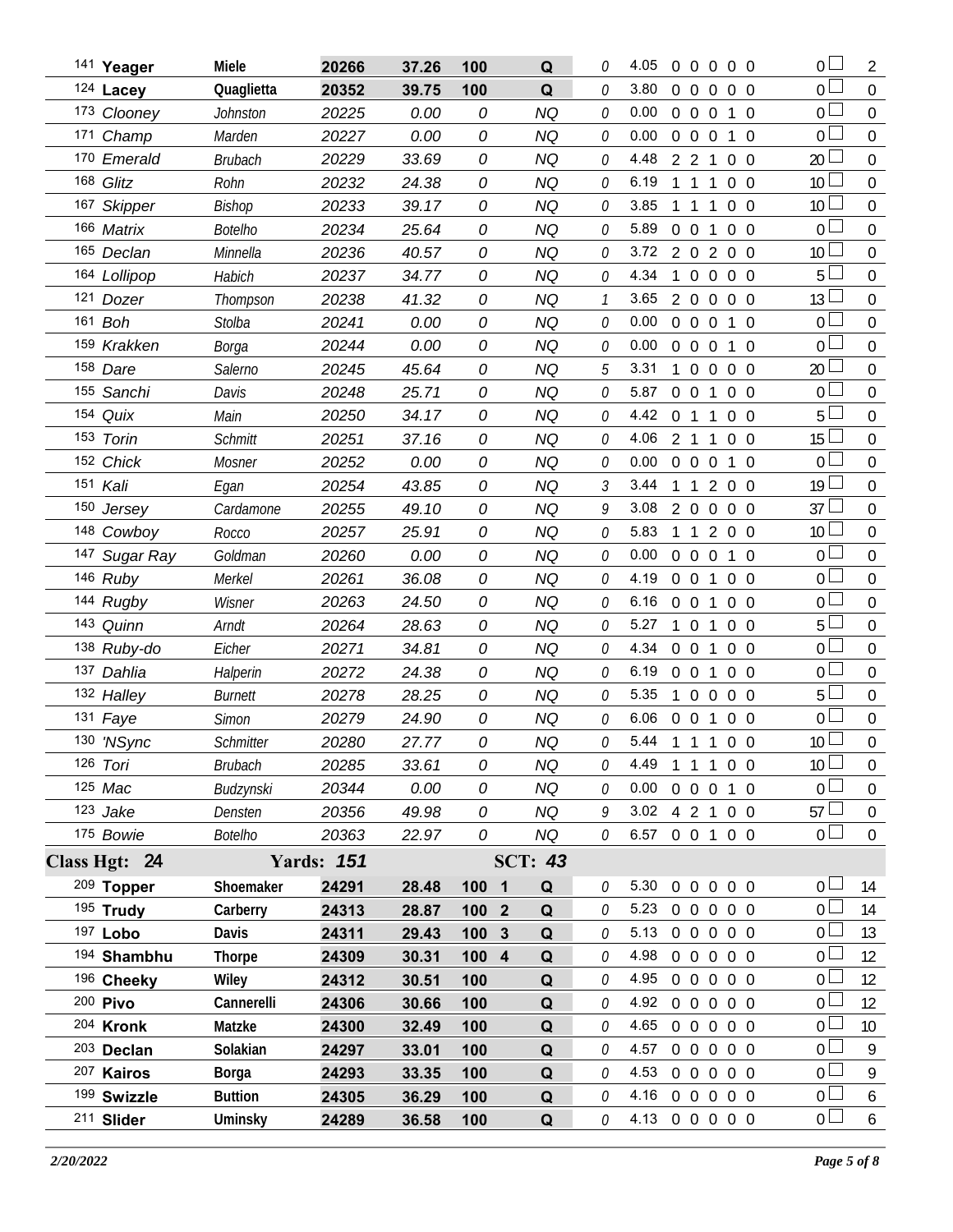| 214 Juvi             | <b>Buttion</b>  | 24288             | 36.91         | 100                   | Q              | 0                           | 4.09                       | 00000     |  |                     | 0 <sup>2</sup>  | 6                |
|----------------------|-----------------|-------------------|---------------|-----------------------|----------------|-----------------------------|----------------------------|-----------|--|---------------------|-----------------|------------------|
| 213 Kai              | <b>Thorpe</b>   | 24296             | 37.55         | 100                   | Q              | $\Omega$                    | 4.02                       | 00000     |  |                     | $0\perp$        | 5                |
| 208 Tsavo            | <b>Odgers</b>   | 24292             | 39.63         | 0                     | NQ             | 0                           | 3.81                       | 0 1 0 0 0 |  |                     | 5 <sup>1</sup>  | 0                |
| 205 Gibbs            | Jersey          | 24294             | 45.00         | 0                     | <b>NQ</b>      | $\mathcal{L}_{\mathcal{L}}$ | 3.36                       | 0 0 0 0 0 |  |                     | 6 <sup>L</sup>  | $\mathbf 0$      |
| 212 Dublin           | McIlhenny       | 24298             | 34.95         | 0                     | NQ             | 0                           | 4.32                       | 1 1 0 0 0 |  |                     | 10 <sup>1</sup> | $\overline{0}$   |
| 206 Cabbie           | Buttion         | 24299             | 28.99         | 0                     | NQ             | 0                           | 5.21                       | 1 2 2 0 0 |  |                     | 15L             | $\mathbf 0$      |
| 202 Dexter           | Kaminski        | 24301             | 25.56         | 0                     | NQ             | 0                           | 5.91                       | 0 0 1 0 0 |  |                     | 0 <sup>1</sup>  | 0                |
| $201$ Roxy           | Knecht          | 24304             | 29.55         | 0                     | NQ             | $\mathcal O$                | 5.11                       | 3 2 3 0 0 |  |                     | 25 <sup>1</sup> | $\boldsymbol{0}$ |
| 198 Tempo            | Suter           | 24307             | 0.00          | 0                     | NQ             | 0                           | 0.00                       | 0 0 0 1 0 |  |                     | 0 <sup>1</sup>  | $\overline{0}$   |
| 193 Doc              | McIlhenny       | 24308             | 48.31         | 0                     | <b>NQ</b>      | 5                           | 3.13                       | 1 1 0 0 0 |  |                     | $25$ $-$        | $\boldsymbol{0}$ |
| 192 Piston           | <b>Buttion</b>  | 24310             | 44.69         | 0                     | NQ             | $\mathcal{I}$               | 3.38                       | 0 0 0 0 0 |  |                     | 3 <sup>1</sup>  | $\pmb{0}$        |
| 210 Garbo            | Chardavoyne     | 24290             | 0.00          | 0                     | ABS            | 0                           | 0.00                       | 0 0 0 0 0 |  |                     | 0 <sub>0</sub>  | $\mathbf{0}$     |
| Class Hgt: 24C       |                 | <b>Yards: 151</b> |               |                       | <b>SCT: 40</b> |                             |                            |           |  |                     |                 |                  |
| 216 Titan            | Keens           | 24C314            | 30.35         | 0                     | NQ             | 0                           | 4.98                       | 1 0 0 0 0 |  |                     | $5-$            | $\mathbf{0}$     |
| <b>SUN-2 JWW</b>     |                 |                   | <b>NOV P</b>  |                       |                |                             |                            |           |  |                     |                 |                  |
| Call Name<br>RO.     | Handler         | Armband           | Time          | Score Place/Qualified |                | Sec Ovr                     | <b>YPS</b>                 | R W F E T |  | Total F Tie MachPts |                 |                  |
| Class Hgt: 04        |                 | <b>Yards: 102</b> |               |                       | <b>SCT: 49</b> |                             |                            |           |  |                     |                 |                  |
| <sup>1</sup> Bellini | Rosenberg       | 04019             | 0.00          | 0                     | ABS            | 0                           | $0.00 \t0 \t0 \t0 \t0 \t0$ |           |  |                     | 0 <sup>1</sup>  | $\mathbf{0}$     |
| Class Hgt: 16        |                 | <b>Yards: 107</b> |               |                       | <b>SCT: 41</b> |                             |                            |           |  |                     |                 |                  |
| <sup>7</sup> Beanie  | Cavalluzzo      | 16022             | 28.59         | 100 1                 | Q              | 0                           | 3.74 0 0 0 0 0             |           |  |                     | $0-$            | $\mathbf{0}$     |
| Class Hgt: 20        |                 | <b>Yards: 107</b> |               |                       | <b>SCT: 43</b> |                             |                            |           |  |                     |                 |                  |
| $20$ Cody            | Reinhard        | 20026             | 26.89         | 95 1                  | Q              | 0                           | 3.98                       | 1 0 0 0 0 |  |                     | $5 -$           | $\overline{0}$   |
| <sup>19</sup> MoMo   | Roessner        | 20027             | 39.62         | 95 2                  | Q              | 0                           | 2.70                       | 1 0 0 0 0 |  |                     | 5 <sup>1</sup>  | $\mathbf{0}$     |
| 21 Rigel             | Bowen           | 20024             | 0.00          | 0                     | NQ             | 0                           | $0.00 \t0 \t0 \t0 \t1 \t0$ |           |  |                     | 0 <sup>1</sup>  | $\overline{0}$   |
| <b>SUN-2</b>         | <b>JWW</b>      |                   | <b>OPEN P</b> |                       |                |                             |                            |           |  |                     |                 |                  |
| Call Name<br>RO.     | Handler         | Armband           | Time          | Score Place/Qualified |                | Sec Ovr                     | YPS                        | R W F E T |  | <b>Total F</b>      |                 | Tie MachPts      |
| Class Hgt: 04        |                 | <b>Yards: 148</b> |               |                       | <b>SCT: 58</b> |                             |                            |           |  |                     |                 |                  |
| $1$ Sly              | Rosenberg       | 04018             | 0.00          | 0                     | ABS            | 0                           | $0.00 \t0 \t0 \t0 \t0 \t0$ |           |  |                     | 0 <sub>0</sub>  | $\overline{0}$   |
| Class Hgt: 20        |                 | <b>Yards: 155</b> |               |                       | <b>SCT: 52</b> |                             |                            |           |  |                     |                 |                  |
| 16 Tom               | Wittke          | 20006             | 0.00          | 0                     | ABS            | 0                           | $0.00 \t0 \t0 \t0 \t0 \t0$ |           |  |                     | 0 <sub>0</sub>  | $\mathbf 0$      |
|                      |                 |                   |               |                       |                |                             |                            |           |  |                     |                 |                  |
| <b>SUN-2</b>         | <b>JWW</b>      | EX P              |               |                       |                |                             |                            |           |  |                     |                 |                  |
| RO Call Name         | Handler         | Armband           | Time          | Score Place/Qualified |                | Sec Ovr                     | YPS                        | R W F E T |  | <b>Total F</b>      |                 | Tie MachPts      |
| Class Hgt: 08        |                 | <b>Yards: 143</b> |               |                       | <b>SCT: 49</b> |                             |                            |           |  |                     |                 |                  |
| 36 Elliot            | Cressman        | 08317             | 0.00          | 0                     | NQ             | 0                           | $0.00 \t0 \t0 \t0 \t1 \t0$ |           |  |                     | 0 <sub>0</sub>  | $\overline{0}$   |
| Class Hgt: 12        |                 | <b>Yards: 147</b> |               |                       | <b>SCT: 47</b> |                             |                            |           |  |                     |                 |                  |
| 68 Mikey             | <b>Brockman</b> | 12319             | 41.76         | $100 1$               | Q              | 0                           | 3.52 0 0 0 0 0             |           |  |                     | 0 <sub>0</sub>  | $\bf{0}$         |
| Class Hgt: 16        |                 | <b>Yards: 151</b> |               |                       | <b>SCT: 45</b> |                             |                            |           |  |                     |                 |                  |
| 119 Pinky            | Teti            | 16322             | 0.00          | 0                     | <b>NQ</b>      | $\mathcal O$                | 0.00                       | 0 0 0 1 0 |  |                     | 0 <sub>0</sub>  | $\overline{0}$   |
| 120 Pepper           | Mruk            | 16321             | 0.00          | 0                     | ABS            | 0                           | $0.00 \t0 \t0 \t0 \t0 \t0$ |           |  |                     | $\overline{0}$  | $\mathbf 0$      |
| Class Hgt: 20        |                 | <b>Yards: 151</b> |               |                       | <b>SCT: 48</b> |                             |                            |           |  |                     |                 |                  |
| 191 Athena           | Eicher          | 20324             | 42.88         | 0                     | NQ             | 0                           | 3.52 3 1 1 0 0             |           |  |                     | $20 \Box$       | $\overline{0}$   |
|                      |                 |                   |               |                       |                |                             |                            |           |  |                     |                 |                  |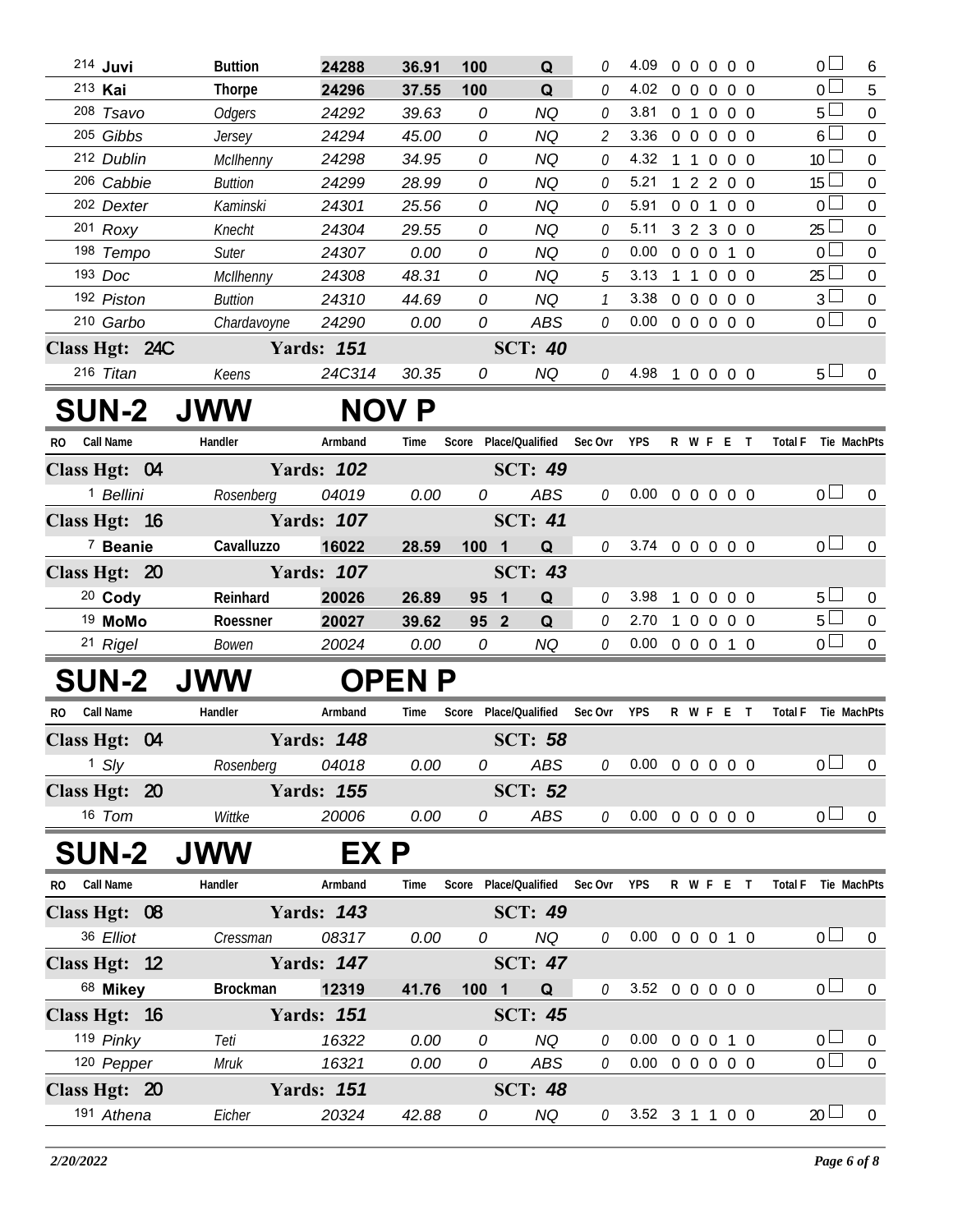| 190 Oshie               | Mangels        | 20325             | 54.77 | 0                     |                         | NQ             |               | $6$ 2.76 4 0 0 0 0 |                   |                |                   |                | 38 <sup>1</sup> | $\overline{0}$   |
|-------------------------|----------------|-------------------|-------|-----------------------|-------------------------|----------------|---------------|--------------------|-------------------|----------------|-------------------|----------------|-----------------|------------------|
| <b>SUN-2 JWW</b>        |                |                   | MAS P |                       |                         |                |               |                    |                   |                |                   |                |                 |                  |
| <b>Call Name</b><br>RO. | Handler        | Armband           | Time  | Score Place/Qualified |                         |                | Sec Ovr YPS   |                    |                   |                | R W F E T         | <b>Total F</b> | Tie MachPts     |                  |
| Class Hgt: 04           |                | <b>Yards: 143</b> |       |                       |                         | <b>SCT: 52</b> |               |                    |                   |                |                   |                |                 |                  |
| $3$ Tia                 | Fletcher       | 04069             | 46.04 | 100                   | $\overline{\mathbf{1}}$ | Q              | 0             | 3.11               | $0\quad 0$        | $\overline{0}$ | $0\quad 0$        |                | 0 <sub>1</sub>  | 5                |
| <sup>2</sup> Zoom       | Rotelle        | 04071             | 27.74 | 0                     |                         | <b>NQ</b>      | 0             | 5.16               | $0\quad 0$        | $\overline{1}$ | $0\quad 0$        |                | $\overline{0}$  | $\mathbf 0$      |
| 4 CC                    | Masch          | 04070             | 0.00  | 0                     |                         | <b>ABS</b>     | 0             | 0.00               | $0\quad 0$        | $\overline{0}$ | $0\quad 0$        |                | $\overline{0}$  | $\boldsymbol{0}$ |
| <sup>1</sup> River      | Masch          | 04315             | 0.00  | 0                     |                         | <b>ABS</b>     | 0             | 0.00               | $0\quad 0\quad 0$ |                | $0\quad 0$        |                | $\overline{0}$  | $\overline{0}$   |
| Class Hgt: 08           |                | <b>Yards: 143</b> |       |                       |                         | <b>SCT: 49</b> |               |                    |                   |                |                   |                |                 |                  |
| <sup>26</sup> Dillon    | Gurney         | 08087             | 33.23 | 100                   | $\mathbf{1}$            | Q              | 0             | 4.30               | $0\quad 0$        |                | $0\quad 0\quad 0$ |                | $0\Box$         | 15               |
| 28 Milo                 | Fleming        | 08083             | 35.46 | 100                   | $\overline{2}$          | Q              | 0             | 4.03               | $0\quad 0$        | $\overline{0}$ | $0\quad 0$        |                | 0 <sup>2</sup>  | 13               |
| 32 Madyson              | Rissmiller     | 08078             | 37.22 | 100                   | $\mathbf{3}$            | Q              | 0             | 3.84               | $0\quad 0$        | $\mathbf 0$    | $0\quad 0$        |                | 0 <sup>1</sup>  | 11               |
| <sup>25</sup> Sully     | MacLeod        | 08088             | 40.52 | 100                   | $\overline{4}$          | Q              | 0             | 3.53               | $0\quad 0$        | $\overline{0}$ | $0\quad 0$        |                | $\overline{0}$  | 8                |
| 35 Radiance             | Gagnon         | 08075             | 37.14 | 0                     |                         | <b>NQ</b>      | 0             | 3.85               | $0\quad 0$        | $\mathbf{1}$   | $0\quad 0$        |                | $\overline{0}$  | $\mathbf 0$      |
| 33 Jeter                | Logan          | 08077             | 0.00  | 0                     |                         | <b>NQ</b>      | 0             | 0.00               | $0\quad 0$        | $\overline{0}$ | $1\quad$ 0        |                | $0\Box$         | $\mathbf 0$      |
| 31 Macie                | MacLuskie      | 08079             | 48.78 | 0                     |                         | <b>NQ</b>      | 0             | 2.93               | $1\quad0$         | $\overline{0}$ | $0\quad 0$        |                | $5\Box$         | $\overline{0}$   |
| 29 Tarlton              | Paull          | 08082             | 51.33 | 0                     |                         | <b>NQ</b>      | 2             | 2.79               | $0\quad 0$        | $\overline{0}$ | $0\quad 0$        |                | $6 \Box$        | $\overline{0}$   |
| 27 Boots                | Potts          | 08085             | 44.22 | 0                     |                         | <b>NQ</b>      | 0             | 3.23               | 201               |                | $0\quad 0$        |                | 10 <sup>2</sup> | $\overline{0}$   |
| 34 Faith                | Coe            | 08076             | 0.00  | 0                     |                         | <b>ABS</b>     | 0             | 0.00               | $0\quad 0$        | $\overline{0}$ | $0\quad 0$        |                | $\overline{0}$  | $\mathbf 0$      |
| 30 Becca                | Dennis         | 08080             | 0.00  | 0                     |                         | <b>ABS</b>     | 0             | 0.00               |                   |                | 0 0 0 0 0         |                | $\overline{0}$  | $\overline{0}$   |
| Class Hgt: 12           |                | <b>Yards: 147</b> |       |                       |                         | <b>SCT: 47</b> |               |                    |                   |                |                   |                |                 |                  |
| 61 Crime                | Lazaro         | 12098             | 24.85 | 100                   | $\mathbf{1}$            | Q              | 0             | 5.92               |                   |                | 0 0 0 0 0         |                | 0 <sub>0</sub>  | 22               |
| 63 Hijack               | Wurst          | 12096             | 27.86 | 100                   | $\overline{2}$          | Q              | 0             | 5.28               |                   |                | 0 0 0 0 0         |                | 0 <sup>1</sup>  | 19               |
| 65 Zephyr               | Evans          | 12093             | 31.55 | 100                   | 3                       | Q              | 0             | 4.66               |                   |                | 0 0 0 0 0         |                | 0 <sub>0</sub>  | 15               |
| 60 Joey                 | Albrizio       | 12099             | 32.26 | 100                   | $\overline{4}$          | Q              | 0             | 4.56               |                   |                | 0 0 0 0 0         |                | 0 <sup>5</sup>  | 14               |
| 64 Sassy                | Forsberg-Mosn  | 12094             | 32.42 | 100                   |                         | Q              | 0             | 4.53               | $0\quad 0$        | $\overline{0}$ | $0\quad 0$        |                | 0 <sub>0</sub>  | 14               |
| 67 Ozzy                 | Halloran       | 12090             | 42.91 | 0                     |                         | <b>NQ</b>      | 0             | 3.43               |                   |                | 3 2 2 0 0         |                | $25 \perp$      | $\boldsymbol{0}$ |
| 66 Vida                 | Melendez       | 12092             | 0.00  | ${\cal O}$            |                         | <b>NQ</b>      | 0             | 0.00               | $0\quad 0\quad 0$ |                | $1\quad0$         |                | 0 <sub>0</sub>  | $\mathbf 0$      |
| 62 Hera                 | Baggerman      | 12097             | 30.59 | 0                     |                         | <b>NQ</b>      | 0             | 4.81               | $0 \t0 \t1$       |                | $0\quad 0$        |                | $_0\sqcup$      | $\boldsymbol{0}$ |
| 59 Sundae               | Kellar         | 12100             | 0.00  | 0                     |                         | ABS            | 0             | 0.00               |                   |                | 0 0 0 0 0         |                | $\overline{0}$  | $\mathbf 0$      |
| Class Hgt: 16           |                | <b>Yards: 151</b> |       |                       |                         | <b>SCT: 45</b> |               |                    |                   |                |                   |                |                 |                  |
| 103 Helo                | Baggerman      | 16122             | 24.17 | 100 1                 |                         | Q              | 0             | 6.25               | $0\quad 0$        | $\overline{0}$ | $0\quad 0$        |                | 0 <sub>0</sub>  | 20               |
| 106 Eve                 | Rohn           | 16118             | 26.72 | 100 <sub>2</sub>      |                         | Q              | 0             | 5.65               | $0\quad 0$        | $\overline{0}$ | $0\quad 0$        |                | 0 <sub>0</sub>  | 18               |
| 110 <b>Blitz</b>        | Aldrich        | 16113             | 27.62 | 100 3                 |                         | Q              | 0             | 5.47               |                   |                | 0 0 0 0 0         |                | 0 <sub>0</sub>  | 17               |
| 112 Grace               | Rubinstein     | 16111             | 28.88 | 100                   | $\overline{\mathbf{4}}$ | Q              | 0             | 5.23               | $0\quad 0$        |                | $0\quad 0\quad 0$ |                | 0 <sub>0</sub>  | 16               |
| 107 Cain                | Budzynski      | 16117             | 29.62 | 100                   |                         | Q              | 0             | 5.10               | $0\quad 0$        |                | $0\quad 0\quad 0$ |                | 0 <sup>2</sup>  | 15               |
| 104 Prize               | <b>Fillips</b> | 16121             | 30.37 | 100                   |                         | Q              | 0             | 4.97               | $0\quad 0$        |                | $0\quad 0\quad 0$ |                | 0 <sub>0</sub>  | 14               |
| 116 Mackenzie           | Sullivan       | 16104             | 39.28 | 100                   |                         | Q              | 0             | 3.84               |                   |                | 0 0 0 0 0         |                | $\overline{0}$  | 5                |
| 111 Fuzzle Wuzzle Diaz  |                | 16112             | 40.64 | 100                   |                         | Q              | 0             | 3.72               | $0\quad 0$        |                | $0\quad 0\quad 0$ |                | 0 <sup>2</sup>  | 4                |
| 78 Pizzazz              | Thompson       | 16101             | 46.30 | 0                     |                         | <b>NQ</b>      | $\mathcal{I}$ | 3.26               |                   |                | 02000             |                | 13 <sup>1</sup> | $\overline{0}$   |
| 118 Rosy                | Halperin       | 16102             | 40.20 | 0                     |                         | <b>NQ</b>      | 0             | 3.76               | 0 <sub>1</sub>    |                | $0\quad 0\quad 0$ |                | $5\Box$         | $\overline{0}$   |
| 115 Grayson             | Reinhardt      | 16105             | 0.00  | 0                     |                         | <b>NQ</b>      | 0             | 0.00               |                   |                | 0 0 0 1 0         |                | $\overline{0}$  | $\boldsymbol{0}$ |
| 113 Harbor              | Nydam          | 16108             | 0.00  | 0                     |                         | <b>NQ</b>      | 0             | 0.00               | $0\quad 0\quad 0$ |                | 1 0               |                | $\overline{0}$  | $\overline{0}$   |
| 109 Freddy              | Lackey         | 16115             | 53.03 | 0                     |                         | NQ             | 8             | 2.85               |                   |                | 0 0 1 0 0         |                | 24 $\Box$       | $\boldsymbol{0}$ |
| 108 Maven               | Rhyshek        | 16116             | 31.59 | 0                     |                         | NQ             | 0             | 4.78 1 0 0 0 0     |                   |                |                   |                | $5\Box$         | $\overline{0}$   |